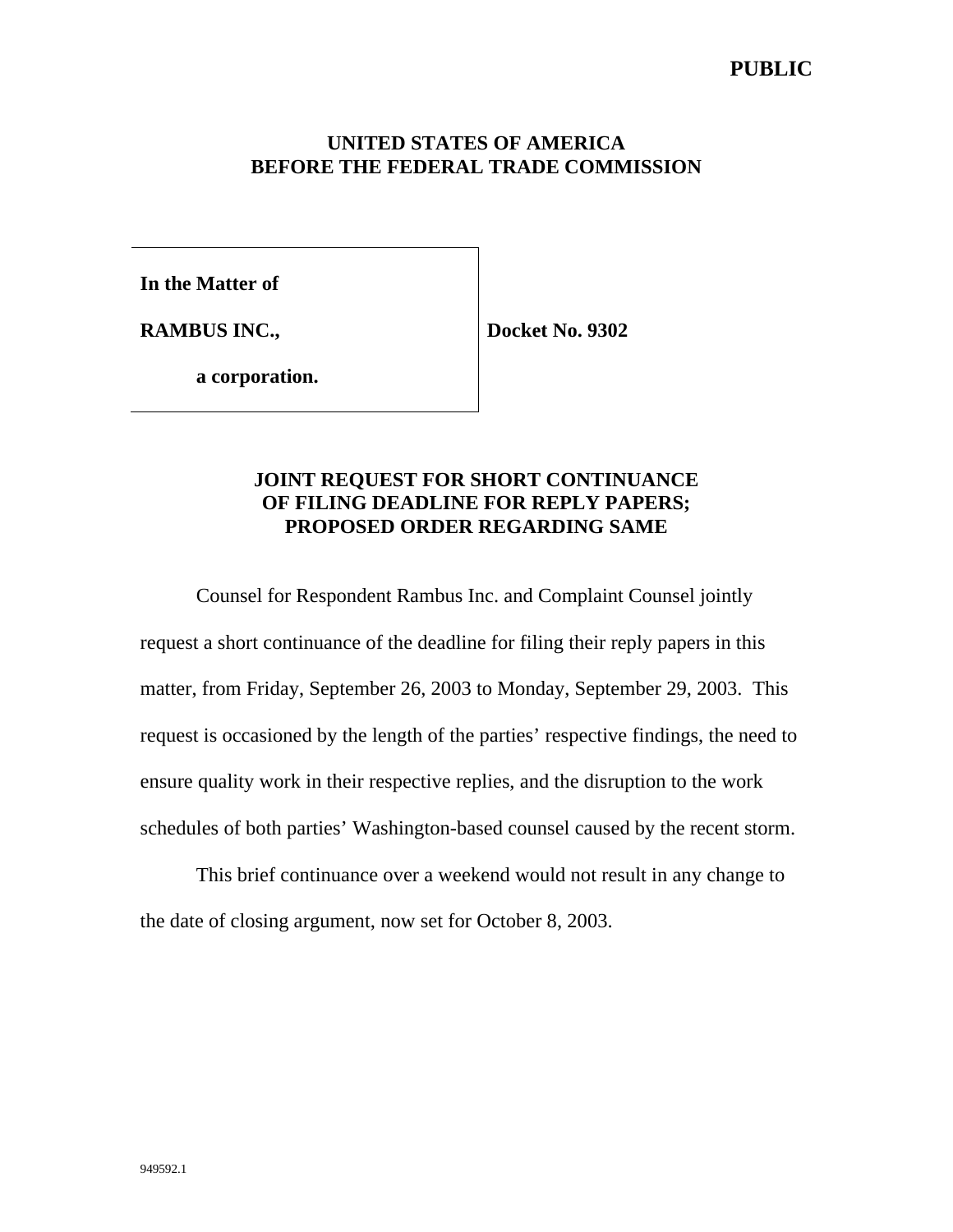Respectfully submitted,

Dated: September 22, 2003

M. Sean Royall, Esq. Geoffrey D. Oliver Federal Trade Commission Washington, D.C. 20580 (202) 326-3663 (202) 326-3496 (facsimile)

COUNSEL SUPPORTING THE COMPLAINT

Dated: September 22, 2003

Gregory P. Stone Steven M. Perry MUNGER, TOLLES & OLSON LLP 355 South Grand Avenue, 35<sup>th</sup> Floor Los Angeles, California 90071-1560 (213) 683-9100 (213) 687-3702 (facsimile)

COUNSEL FOR RESPONDENT RAMBUS INC.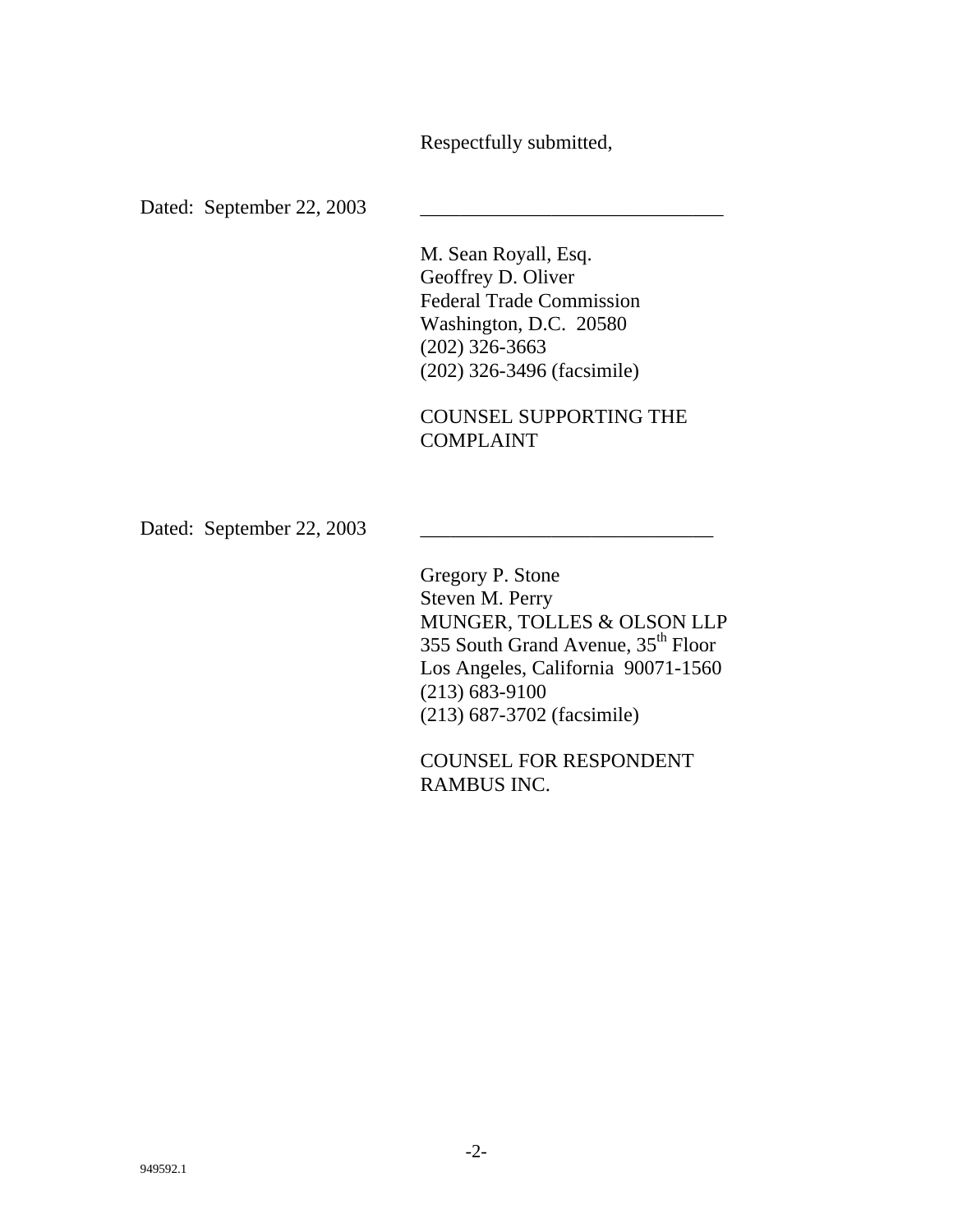### **UNITED STATES OF AMERICA BEFORE THE FEDERAL TRADE COMMISSION**

**In the Matter of**

**RAMBUS INC.,**

**Docket No. 9302**

**a corporation.**

# **ORDER CONTINUING FILING DATE OF REPLY PAPERS**

Upon consideration of the parties' joint request for a three-day continuance of the

filing date for reply briefs and reply findings of fact, IT IS HEREBY ORDERED that

said briefs and findings must be filed on or before Monday, September 29, 2003. Closing

argument shall be held, as previously ordered, on October 8, 2003.

Dated: September \_\_, 2003

Stephen J. McGuire Chief Administrative Law Judge